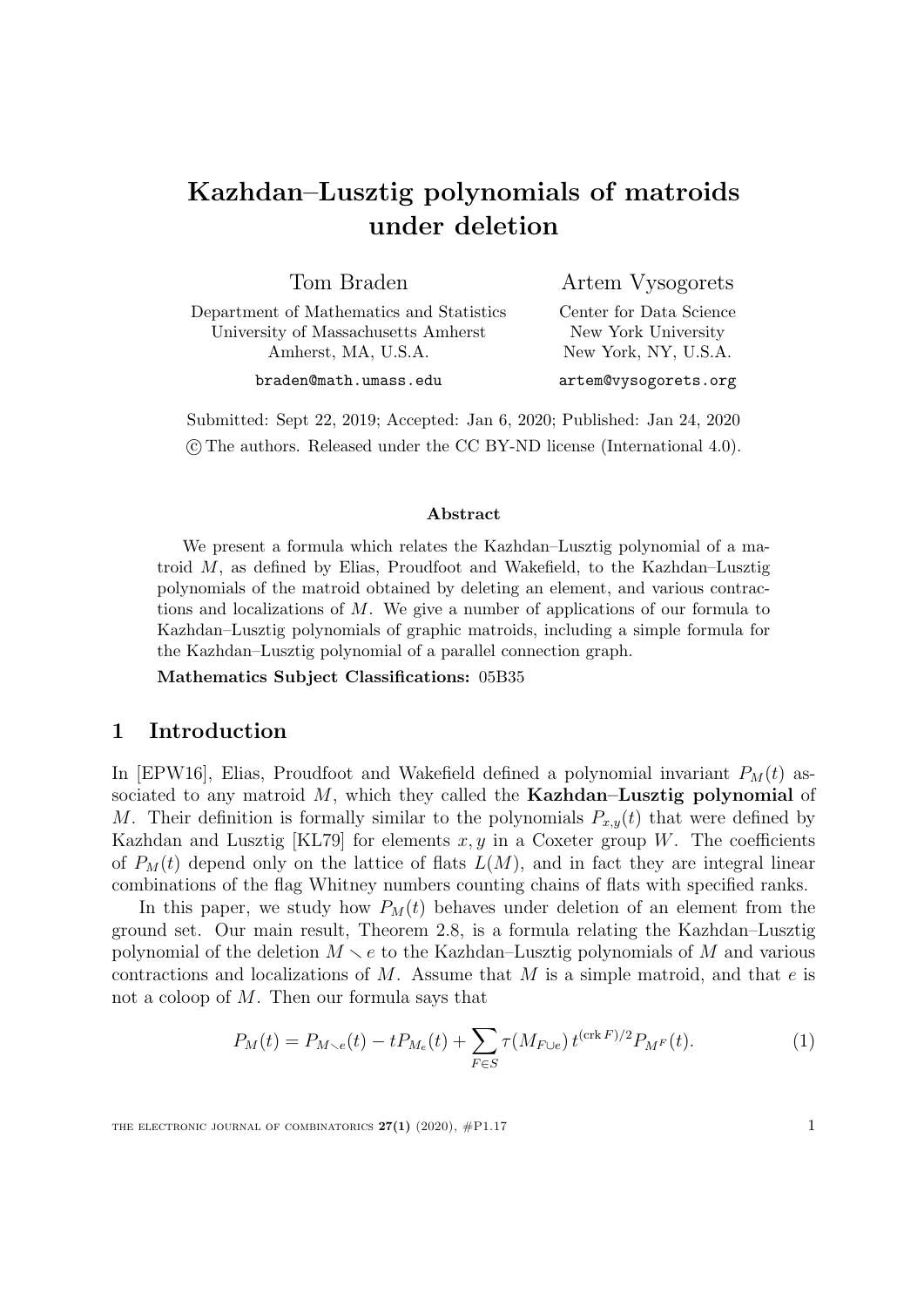Here the sum is taken over the set S of all subsets F of  $E \setminus e$  such that F and  $F \cup e$ are both flats of M (any such F is automatically also a flat of  $M \setminus e$ ), and  $\tau(M)$  is the coefficient of  $t^{(\text{rk }M-1)/2}$  in  $P_M(t)$  if  $\text{rk }M$  is odd, and zero otherwise. We also give a similar formula for the closely related Z-polynomial

$$
Z_M(t) = \sum_{F \in L(M)} t^{\text{rk } F} P_{M_F}(t),
$$

which was introduced in [\[PXY18\]](#page-16-1).

Since all of the matroids appearing on the right side of [\(1\)](#page-0-0) have a smaller ground set than M does, it is natural to apply this formula to inductive computations of  $P_M(t)$ . The challenge to carrying this out successfully is the complexity of the sum in the last term. In the final part of the paper we present some applications of our formula to graphic matroids where the sum simplifies enough to make the formula useful.

In particular, we get a very simple formula for Kazhdan–Lusztig polynomials of parallel connection graphs: if G is obtained by gluing graphs  $H_1$  and  $H_2$  at an edge  $e$ common to both, and  $H_1 \setminus e$ ,  $H_2 \setminus e$  are both connected, then

$$
P_G(t) = P_{G \setminus e}(t) - t P_{H_1}(t) P_{H_2}(t).
$$

Here we put  $P_G(t) = P_{M_G}(t)$  when G is a graph. We use this result to give a simpler proof of a formula of Liu, Xie and Yang [\[LXY\]](#page-16-2) for the Kazhdan–Lusztig polynomials of fan graphs.

## 1.1 Motivation from algebraic geometry

Our results and our methods in this paper are purely combinatorial, but the motivation comes from algebraic geometry. In this section, which is not needed for the rest of the paper, we briefly explain the geometry behind the formula [\(1\)](#page-0-0).

The Kazhdan–Lusztig polynomial of a realizable matroid  $M$  is the local intersection cohomology Poincaré polynomial of a variety defined as follows. Suppose that  $M$  is realized by a spanning collection  $w_1, \ldots, w_n$  of nonzero vectors in a vector space  $W \cong \mathbb{C}^d$ , where  $d = \text{rk } M$ . This induces a surjective map  $\mathbb{C}^n \to W$ , and dualizing gives an injection  $W^* \to \mathbb{C}^n$ . Let  $V \cong \mathbb{C}^d$  be the image of this map, and define  $Y = Y(w_1, \ldots, w_n)$  to be the closure of V inside  $(\mathbb{P}_{\mathbb{C}}^1)^n$ . Then  $P_M(t)$  is the Poincaré polynomial of the local intersection cohomology of Y at the most singular point  $\infty^n$  and  $Z_M(t)$  is the Poincaré polynomial of the total intersection cohomology  $IH^{\bullet}(Y; \mathbb{Q})$ . (All intersection cohomology groups considered in this discussion vanish in odd degrees, and all Poincar´e polynomials should be taken in  $t^{1/2}$ .)

The variety Y was called the **Schubert variety** of V in  $[PXY18]$ , because of the similarities it has with the geometry of Schubert varieties in flag varieties of reductive groups. In particular, Y has a stratification  $Y = \coprod_{F \in L(M)} C_F$  by affine spaces  $C_F \cong \mathbb{C}^{\text{rk }F}$ indexed by flats of  $M$ ; the strata are orbits of the natural action of the additive group  $(V, +)$  on Y. Closures of strata and normal slices to strata are again varieties of the same type. (Note that for a Schubert variety in a flag variety, a normal slice to a Schubert cell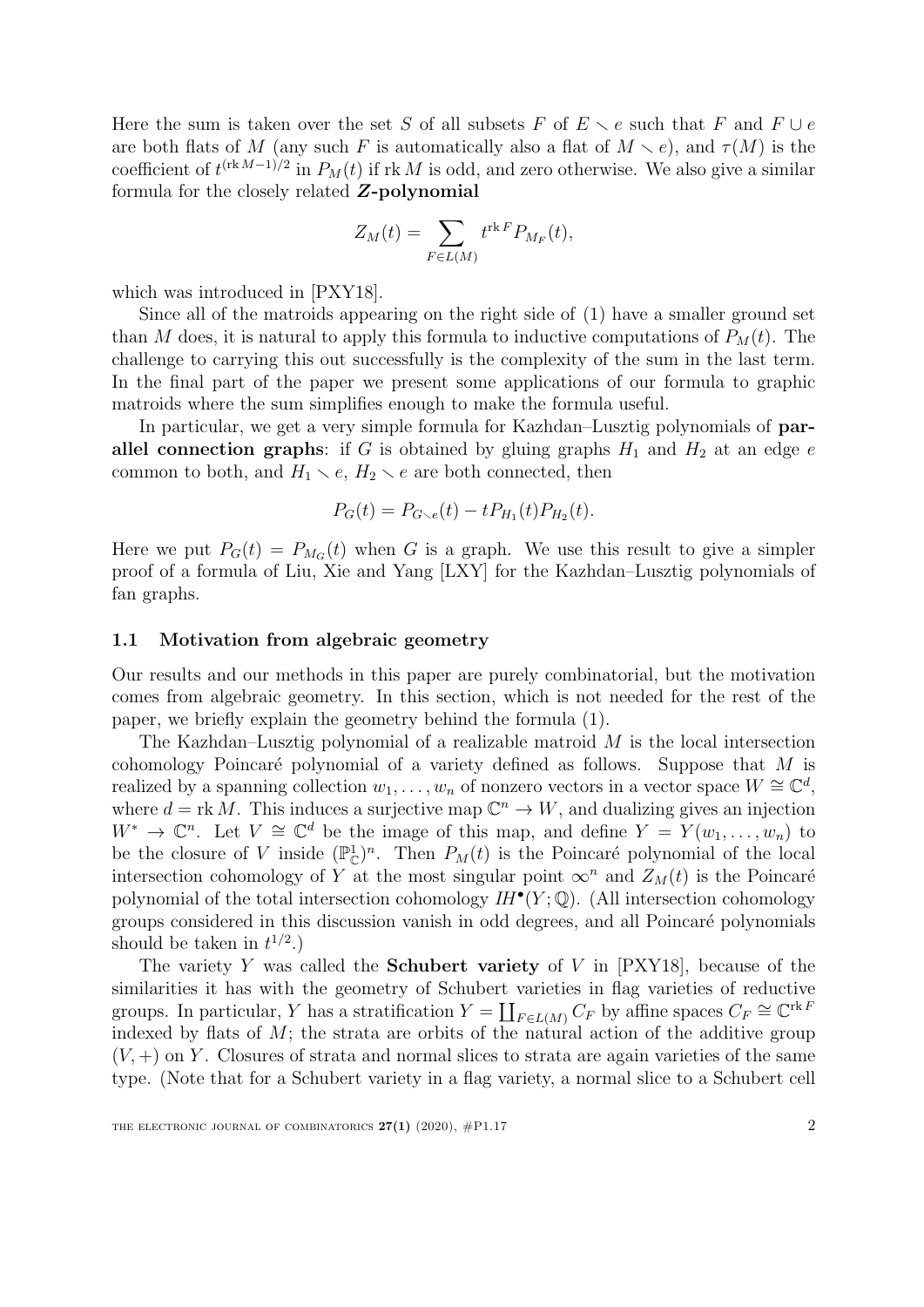cannot in general be identified with another Schubert variety.) The closure  $Y^F := \overline{C_F}$  of a stratum is isomorphic to the variety  $Y(w_{i_1}, \ldots, w_{i_k})$ , where  $F = \{i_1, \ldots, i_k\}$ , and the vector space W is replaced by the span of  $w_{i_1}, \ldots, w_{i_k}$ . A normal slice to Y at a point of  $C_F$  is isomorphic to  $Y(\bar{w}_{j_1},\ldots,\bar{w}_{j_r}),$  where  $\{j_1,\ldots,j_r\} = \{1,\ldots,n\} \setminus F$  and  $\bar{w}_j$  is the image of  $w_j$  in the quotient  $W/\text{span}(w_{i_1}, \ldots, w_{i_k})$ . These varieties correspond to the localization and contraction matroids  $M<sup>F</sup>$  and  $M<sub>F</sub>$ , respectively. (See the beginning of the next section for definitions and notation of localization and contraction.)

Suppose that the element we are deleting from M is  $e = n$ . Then our assumption that *n* is not a coloop means that  $w_1, \ldots, w_{n-1}$  still span W, and following the same construction shows that the variety  $Y' = Y(w_1, \ldots, w_{n-1})$  associated to the deletion  $M \setminus e$ is the image of Y under the projection  $(\mathbb{P}^1)^n \to (\mathbb{P}^1)^{n-1}$  which forgets the last factor. Let  $p: Y \to Y'$  denote the map induced by this projection. We can define a stratification  $Y' = \coprod_{G \in L(M \setminus e)} C_G'$  the same way as before, and the map  $p: Y \to Y'$  sends strata to strata.

The fibers of p are easy to describe: either  $p^{-1}(x)$  is a single point or it is isomorphic to  $\mathbb{P}^1$ , and it is  $\mathbb{P}^1$  if and only if x lies in a stratum  $C_F'$  where F and  $F \cup e$  are flats of M, i.e.  $F$  is in the set S summed over in [\(1\)](#page-0-0). Because of this, the decomposition theorem of Beilinson, Bernstein, Deligne and Gabber takes a particularly simple form: the direct image  $p_*\mathbf{IC}(Y; \mathbb{Q})$  of the intersection complex of X is isomorphic to a direct sum

<span id="page-2-0"></span>
$$
IC(Y'; \mathbb{Q}) \oplus \bigoplus_{F \in S} IC(\overline{C'_F}; \mathbb{Q})^{\oplus \tau(M_{F \cup e})}[-(\text{crk } F)/2]. \tag{2}
$$

Our formula [\(1\)](#page-0-0) comes from taking the stalk cohomology of  $p_*\mathbf{IC}(Y;\mathbb{Q})$  at the point stratum  $C'_{\emptyset}$ . By proper base change this is

$$
\mathbb{H}^\bullet(\mathbf{IC}(Y;\mathbb{Q})|_{p^{-1}(C_0'}))=\mathbb{H}^\bullet(\mathbf{IC}(Y;\mathbb{Q})|_{C_0\cup C_e}),
$$

which has Poincaré polynomial  $P_M(t)+tP_{M_e}(t)$ , while the stalk of the sum [\(2\)](#page-2-0) has Poincaré polynomial given by the remaining terms of [\(1\)](#page-0-0).

Our formula is analogous to the convolution formula

<span id="page-2-1"></span>
$$
C_s C_w = C_{sw} + \sum_{sz < z} \mu(z, w) C_z \tag{3}
$$

that governs Kazhdan–Lusztig basis elements  ${C_x}_{x \in W}$  in the Hecke algebra  $\mathcal{H}(W)$  (see [\[Hum90,](#page-16-3) equation (22)], for instance). Here s is a simple reflection and  $sw > w$ . This formula arises from analyzing a map  $\tilde{X} \to X_{sw}$  which is similar to our map  $Y \to Y'$ . Here  $X_{sw}$  is a Schubert variety, and  $\widetilde{X}$  is a  $\mathbb{P}^1$ -bundle over a smaller Schubert variety  $X_w$ . Again the fibers are either points or  $\mathbb{P}^1$ , and the analysis of the decomposition theorem is essentially the same.

There is one important difference, however. In [\(3\)](#page-2-1) all of the terms except  $C_{sw}$  involve basis elements  $C_z$  for  $z \leq w$ , so it gives a recursive computation of  $C_{sw}$ . In fact this formula was used by Kazhdan and Lusztig [\[KL79\]](#page-16-0) to prove the existence of the basis elements  $C_x$ . The expression corresponding to  $\widetilde{X}$  is  $C_sC_w$ , reflecting the structure of  $\widetilde{X}$  as a  $\mathbb{P}^1$ -bundle.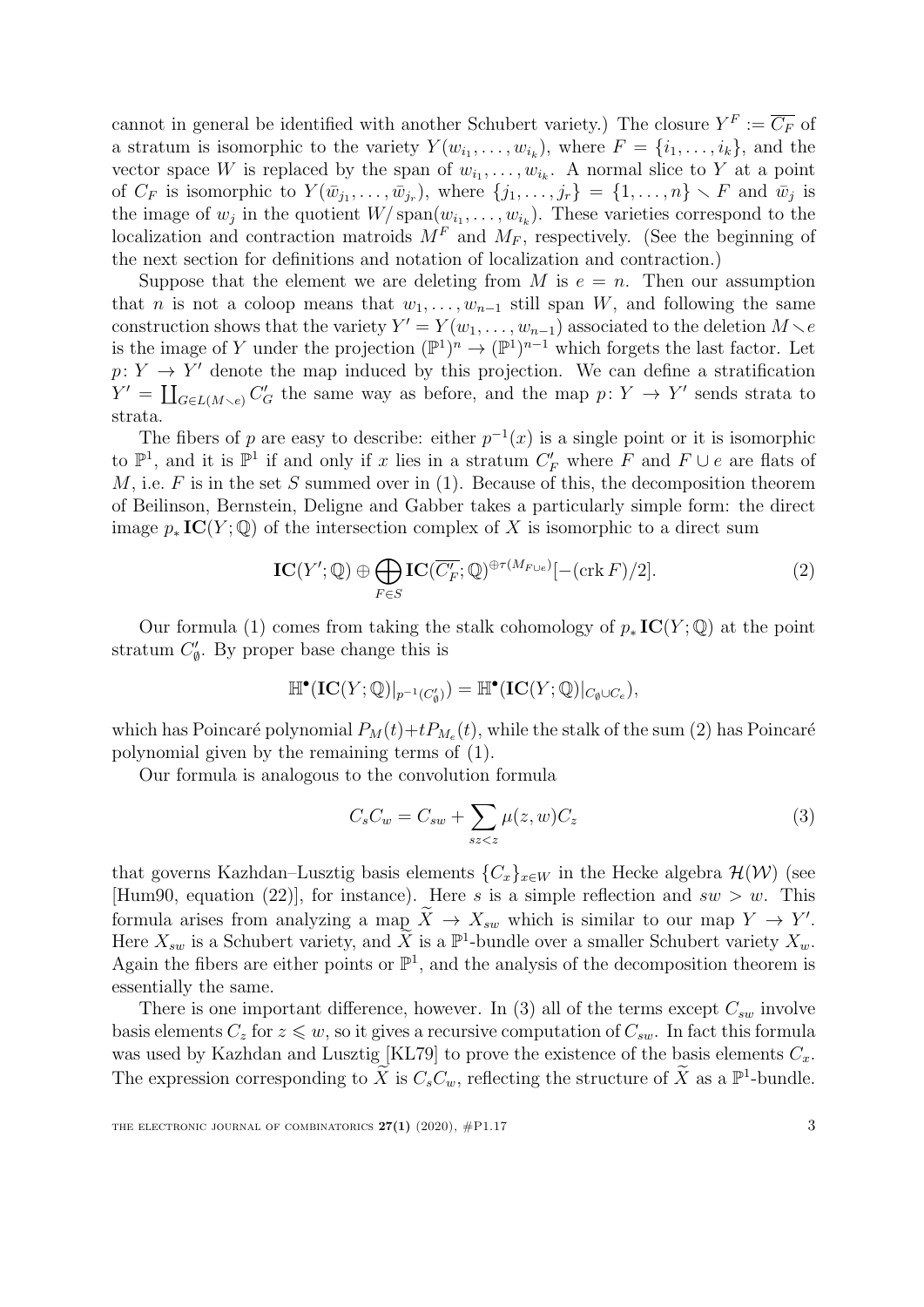On the other hand, in our situation the variety  $Y$  "upstairs" is in general more complicated than  $Y'$ , and doesn't have a simple relation with lower-dimensional varieties of the same type. As a result, the power of our formula in inductive computations and proofs is more limited.

# 2 The deletion formula

# 2.1 Matroid terminology

Let  $M$  be a matroid on a ground set  $E$ . One of the many equivalent ways to define a matroid is by its flats, which are subsets of  $E$  satisfying

- $E$  is a flat,
- if  $F, G$  are flats, then  $F \cap G$  is a flat, and
- for any flat F, the complement  $E \setminus F$  is partitioned by the sets  $G \setminus F$  where G runs over all flats which cover F.

The set of all flats ordered by inclusion is a ranked lattice which we denote  $L(M)$ , and we let rk:  $L(M) \to \mathbb{Z}_{\geq 0}$  be its rank function. All of the invariants we consider depend only on  $L(M)$  up to isomorphism as a ranked poset.

We will assume that  $M$  is simple, which means that the empty set is a flat and the rank one flats are exactly all singleton sets  $\{e\}, e \in E$ . This is not a real restriction, as any matroid has a simplification with an isomorphic lattice of flats. To simplify notation, we omit the braces when referring to singleton flats, or when adding or deleting a single element from a flat or matroid.

Three operations on matroids will be important. Given any flat  $F \in L(M)$ , the contraction  $M_F$  is the matroid with ground set  $E \setminus F$  whose lattice of flats is  $\{G \setminus F\}$  $G \in L(M)$  and  $G \geq F$ . (More precisely, since this may not be a simple matroid, we can take its simplification.)

The localization  $M<sup>F</sup>$  is the matroid with ground set F whose lattice of flats is  ${G \in L(M) \mid G \leq F}$ . We can combine contraction and localization: for  $F \leq G$ , the matroids  $(M_F)^{G \setminus F}$  and  $(M^G)_F$  are isomorphic, and we denote them  $M_F^G$ . The reader should beware that our notation is opposite to the one used in [\[EPW16\]](#page-15-0), where  $M_F$ denoted the localization and  $M<sup>F</sup>$  denoted the contraction.

The third operation is **deletion**. In this paper we will only consider deleting a single element  $e \in E$ . The deletion matroid  $M \setminus e$  is a matroid on the set  $E \setminus e$  whose lattice of flats is

$$
\{F \smallsetminus e \mid F \in L(M)\}.
$$

Note that the localization  $M^F$  can also be expressed as the iterated deletion of all elements of  $E \setminus F$ . However, in our formulas the two operations play a somewhat different role, so we will keep the terminology separate.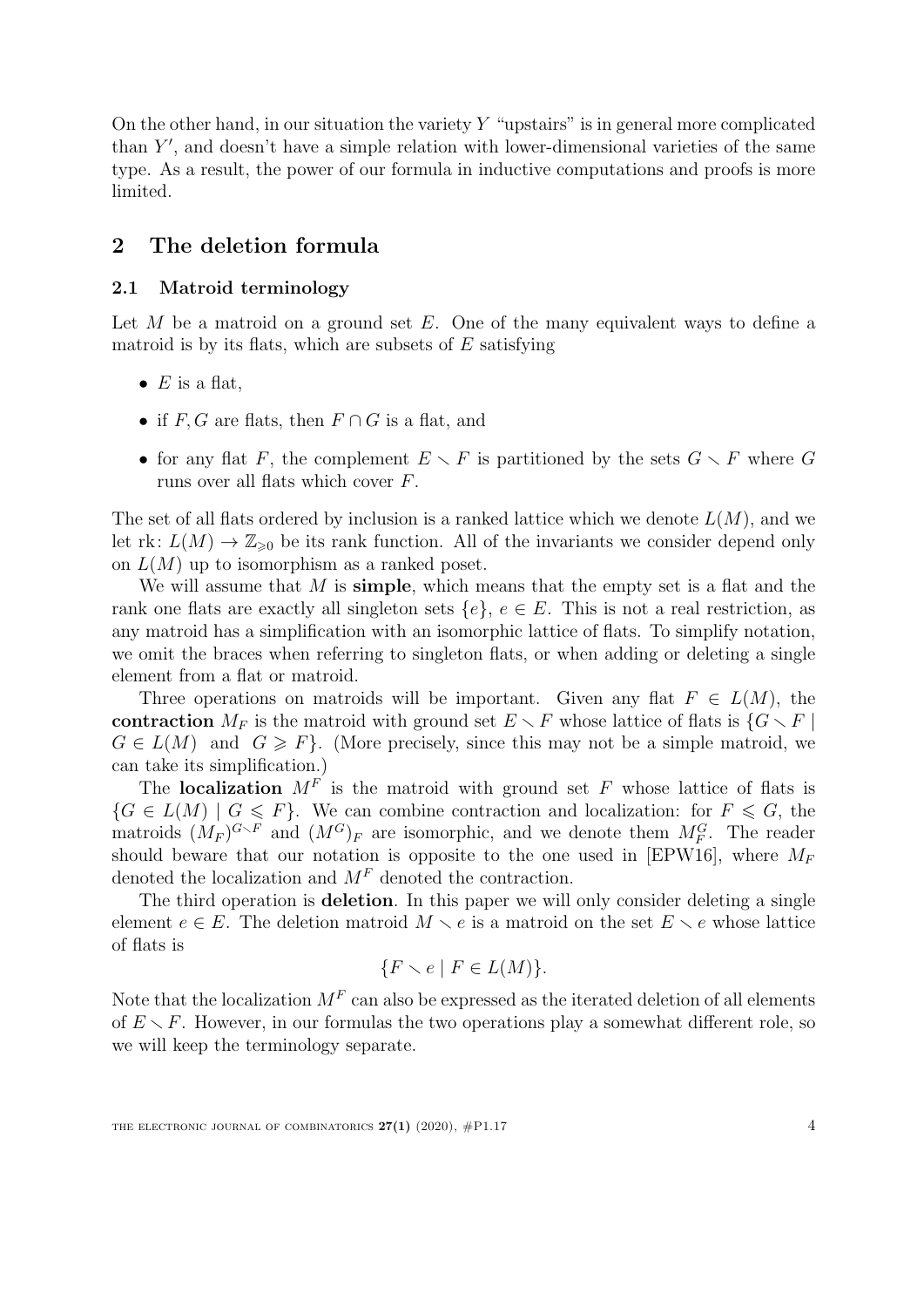## 2.2 Kazhdan–Lusztig polynomials

In this section we define the Kazhdan–Lusztig polynomials of matroids, using an alternate definition based on a result of Proudfoot, Xu and Young [\[PXY18\]](#page-16-1).

For any integer  $n \geq 0$ , let Pal $(n) \subset \mathbb{Z}[t, t^{-1}]$  be the set of all Laurent polynomials such that  $f(t) = t^n f(t^{-1})$ . In other words,  $\sum_{k=-N}^{N} a_k t^k$  lies in Pal(n) if and only if  $a_k = a_{n-k}$ for all  $k$ .

<span id="page-4-1"></span>**Lemma 2.1.** For any  $f \in \mathbb{Z}[t, t^{-1}]$  and any  $d \geq 0$ , there exists a unique  $g \in \mathbb{Z}[t, t^{-1}]$  with  $\deg g < d/2$  so that  $f + g \in \text{Pal}(d)$ . If  $f \in \mathbb{Z}[t]$  and  $\deg f \leq d$ , then  $g \in \mathbb{Z}[t]$ .

**Theorem 2.2** ([\[PXY18\]](#page-16-1)). There is a unique family of polynomials  $P_M(t) \in \mathbb{Z}[t]$  defined for all matroids M with the following properties:

- (a) If  $\text{rk } M = 0$  then  $P_M(t) = 1$ .
- (b) For all matroids of positive rank, the degree of  $P_M(t)$  is strictly less than  $(\text{rk }M)/2$ .
- (c) For all matroids M, the polynomial

<span id="page-4-0"></span>
$$
Z_M(t) := \sum_{F \in L(M)} t^{\text{rk}\,F} P_{M_F}(t) \tag{4}
$$

is in Pal( $\text{rk }M$ ).

*Proof.* Apply the lemma to  $f = \sum_{F \in L(M) \setminus \{\emptyset\}} t^{\text{rk } F} P_{M_F}(t)$ . The summand for the flat E is  $t^{\text{rk }E} = t^{\text{rk }M}$ , while the summand for a proper flat F has degree smaller than  $\text{rk }F +$  $(\operatorname{crk} F)/2 < \operatorname{rk} M$ . So the whole sum has degree exactly  $\operatorname{rk} M$ .  $\Box$ 

Remark 2.3. Examining this proof, we see that it proves slightly more: since  $f = t^{\text{rk }M} +$ lower order terms, we must have  $P_M(0) = 1$ . In particular if rk  $M \leq 2$  we have  $P_M(t) = 1$ .

The linear coefficient is also easy to see. Let  $d = \text{rk}(M)$ . The degree of  $t^{\text{rk }F}P_{M_F}(t)$  is at most  $d-2$  when crk  $F > 1$ , so the coefficient of  $t^{d-1}$  in f is  $|L^{d-1}(M)|$ , the number of coatoms. The coefficient of t in f is clearly  $|L^1(M)|$ , so the coefficient of t in  $P_M(t)$  is

$$
|L^{d-1}(M)| - |L^1(M)|.
$$

*Remark* 2.4. The polynomials  $P_M(t)$  were originally defined a different way in [\[EPW16\]](#page-15-0), using an approach closer to the definition of classical Kazhdan–Lusztig polynomials (see [\[Pro18\]](#page-16-4), which uses a framework of Stanley to show the parallels between these two theories and the theory of toric g-polynomials of polytopes). The polynomial  $Z_M(t)$  defined by [\(4\)](#page-4-0) was defined in [\[PXY18\]](#page-16-1), where it was shown to be palindromic. Lemma [2.1](#page-4-1) implies that our definition gives the same polynomials as the original one.

The following useful result can be proved easily using either our definition of Kazhdan– Lusztig polynomials or the one from [\[EPW16\]](#page-15-0).

<span id="page-4-2"></span>**Proposition 2.5** ([\[EPW16\]](#page-15-0), Proposition 2.7). For any matroids  $M$ ,  $M'$  we have

$$
P_{M\oplus M'}(t) = P_M(t)P_{M'}(t).
$$

In particular, if  $M$  is a Boolean matroid, it is a direct sum of rank 1 matroids, so  $P_M(t) = 1.$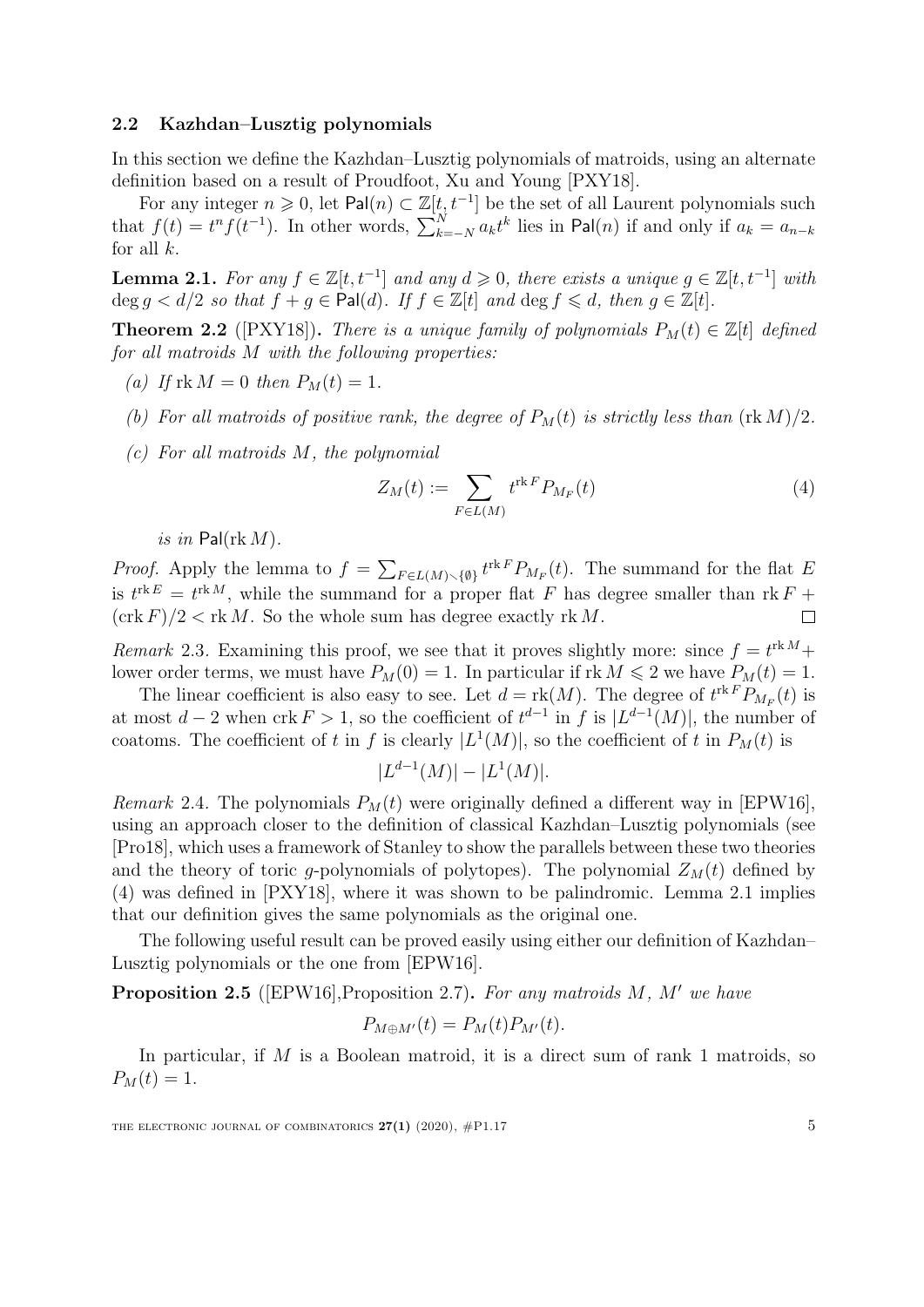#### 2.3 The  $\tau$ -invariant

**Definition 2.6.** For a matroid M whose rank is odd, say  $rk(M) = 2k + 1$ , let  $\tau(M)$  be the coefficient of  $t^k$  in  $P_M(t)$ , in other words the coefficient of highest possible degree. If rk $(M)$  is even, we put  $\tau(M) = 0$ .

The role that the invariant  $\tau(M)$  plays in our results about Kazhdan–Lusztig polynomials of matroids is analogous to the role the number  $\mu_{x,y}$  plays in the classical theory of Kazhdan–Lusztig polynomials of Coxeter groups. Unlike  $\mu_{x,y}$ , however,  $\tau(M)$  seems to very rarely vanish. The next lemma gives one important case when  $\tau(M) = 0$ .

<span id="page-5-3"></span>**Lemma 2.7.** If  $M$ ,  $M'$  are matroids of positive rank, then

$$
\tau(M\oplus M')=0.
$$

*Proof.* The result is trivial if  $rk(M \oplus M')$  is even, so we can suppose without loss of generality that  $rk(M) = 2k + 1$  is odd and  $rk(M') = 2\ell$  is even. Then  $\deg P_M(t) \leq k$ and deg  $P_{M'}(t) \leq \ell - 1$ , so  $\tau(M \oplus M')$ , which is the coefficient of  $t^{k+\ell}$  in  $P_{M \oplus M'}(t) =$  $\Box$  $P_M(t)P_{M'}(t)$ , must vanish.

#### 2.4 Deletion formula

We are ready to state the main result of this paper. Let  $M$  be a simple matroid with ground set E, and take  $e \in E$ . The deletion matroid  $M \setminus e$  has as flats all sets  $F \setminus e$ ,  $F \in L(M)$ .

Define a set

$$
S := \{ F \in L(M) \mid e \notin F \text{ and } F \cup e \in L(M) \}.
$$

<span id="page-5-0"></span>**Theorem 2.8.** If  $e \in E$  is not a coloop in M, then

<span id="page-5-1"></span>
$$
P_M(t) = P_{M \sim e}(t) - t P_{M_e}(t) + \sum_{F \in S} \tau(M_{F \cup e}) t^{(\text{crk} F)/2} P_{M^F}(t)
$$
(5)

and

<span id="page-5-2"></span>
$$
Z_M(t) = Z_{M \setminus e}(t) + \sum_{F \in S} \tau(M_{F \cup e}) t^{(\text{crk} F)/2} Z_{M^F}(t).
$$
 (6)

Note that since  $\text{rk}(F \cup e) = \text{rk}(F) + 1$  whenever  $F \in S$  and  $\tau(M) = 0$  if the rank of M is even, either sum above can be replaced by the sum over all  $F \in S$  of even corank.

**Example 2.9.** Let us apply the theorem to the rank 1 uniform matroid on  $d+1$  elements, which we denote  $U_{1,d}$ . For each  $k < d$ , its flats of rank k are all size k subsets of  $E = \{0, \ldots, d\}$ . In particular, every localization  $M<sup>F</sup>$  for  $F \neq E$  is Boolean, so  $P_{M<sup>F</sup>}(t) = 1$ . Deleting any element of E also results in a Boolean matroid, so  $P_{M \setminus e}(t) = 1$ .

On the other hand, contracting an element results in a uniform matroid of smaller rank: we have  $M_e \cong U_{1,d-1}$ , and more generally  $M_{F \cup e} \cong U_{1,d-k-1}$ , where  $k = |F|$ .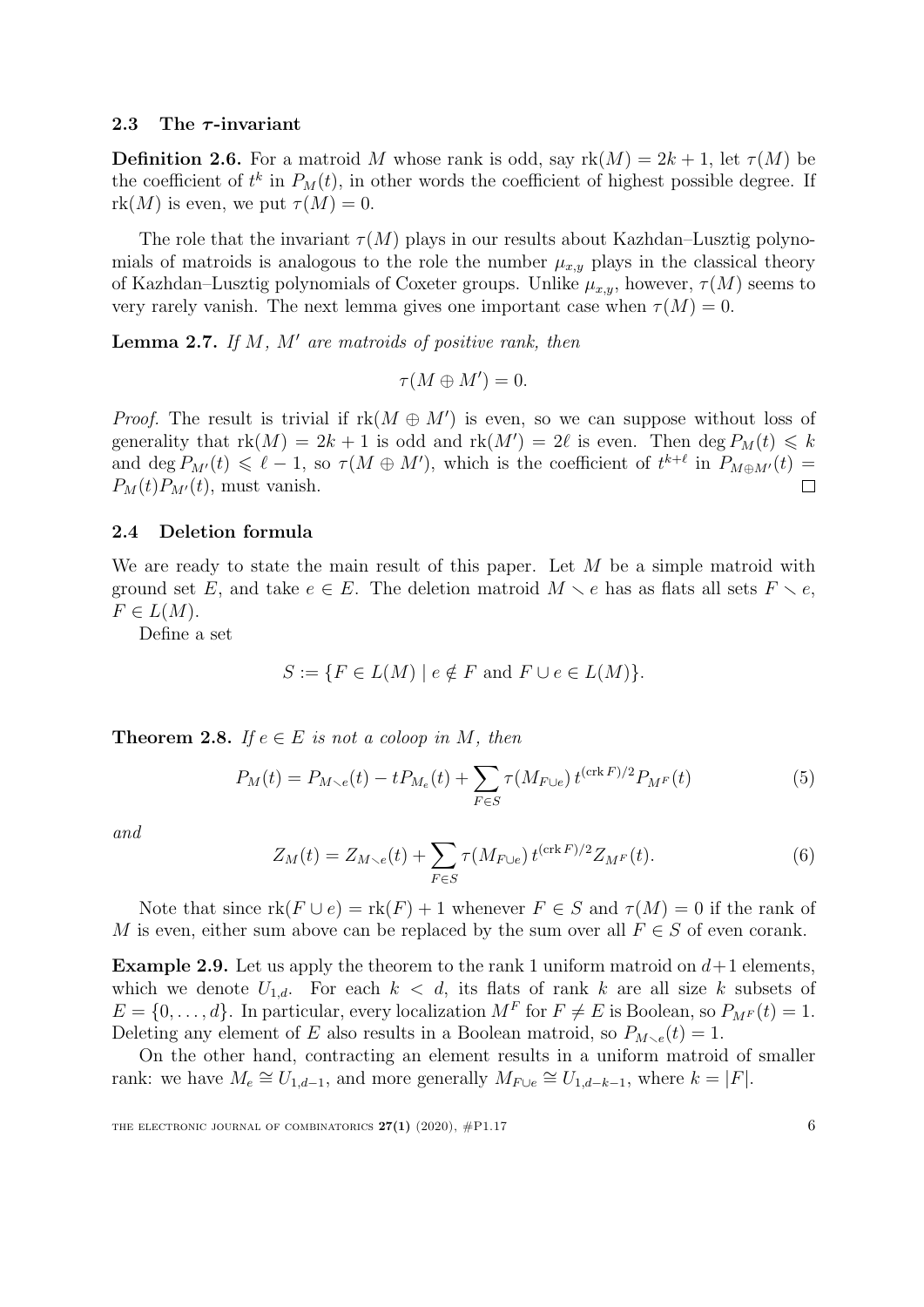Let  $c_{1,d}^k$  denote the coefficient of  $t^k$  in  $P_{U_{1,d}}(t)$ . For  $0 < k < d/2$  the degree k part of the formula [\(5\)](#page-5-1) gives

<span id="page-6-0"></span>
$$
c_{1,d}^k = -c_{1,d-1}^{k-1} + \binom{d}{d-2k} c_{1,2k-1}^{k-1}.
$$
\n<sup>(7)</sup>

A simple formula for  $c_{1,d}^k$  was established in [\[PWY16\]](#page-16-5): we have

<span id="page-6-1"></span>
$$
c_{1,d}^k = \frac{1}{k+1} \binom{d-k-1}{k} \binom{d+1}{k} = \frac{1}{d-k} \binom{d-k}{k+1} \binom{d+1}{k}.
$$
 (8)

Substituting this into [\(7\)](#page-6-0) and rearranging, we have

$$
c_{1,d}^k + c_{1,d-1}^{k-1} = \frac{1}{d-k} \left[ \binom{d-k}{k+1} \binom{d+1}{k} + \binom{d-k}{k} \binom{d}{k-1} \right]
$$
  
\n
$$
= \frac{(d-k-1)! \, d!}{(k+1)!(d-2k-1)!k!(d-k+1)!} + \frac{(d-k)! \, d!}{k!(d-2k)!(k-1)!(d-k+1)!}
$$
  
\n
$$
= \frac{(d-k-1)! \, d!}{(d-k+1)!(d-2k)!(k+1)!k!} [(d+1)(d-2k) + k(k+1)]
$$
  
\n
$$
= \frac{(d-k-1)! \, d!}{(d-k+1)!(d-2k)!(k+1)!k!} (d-k)(d-k+1)
$$
  
\n
$$
= \frac{d!}{(d-2k)!(k+1)!k!}
$$
  
\n
$$
= \frac{1}{k} \binom{d}{d-2k} \binom{2k}{k-1}
$$
  
\n
$$
= \binom{d}{d-2k} c_{1,2k-1}^{k-1}.
$$

Thus our formula gives a new proof of the formula [\(8\)](#page-6-1), by induction on d. Similar formulas for the coefficients of  $P_{U_{m,d}}(t)$  are given in [\[GLX](#page-16-6)<sup>+</sup>]. It may be possible to prove them using our result, but we have not yet been able to do so.

*Remark* 2.10. The papers [\[PWY16,](#page-16-5) [GPY17,](#page-16-7)  $GLX^+$  $GLX^+$ ] actually compute a richer invariant, the equivariant Kazhdan–Lusztig polynomial, for uniform matroids. For a matroid with an action of a finite group  $\Gamma$ , the coefficients of this polynomial are (virtual) characters of Γ rather than integers. Since our formula requires choosing an element to delete and thus breaks the symmetry, it cannot be refined to an equation of equivariant Kazhdan–Lusztig polynomials for the full group that acts. However, it should be possible to upgrade it to an equivariant formula for the action of the stabilizer of the element being deleted (we thank the referee for pointing this out to us). It is possible that the extra structure this gives would be helpful in computing  $P_{U_{m,d}}(t)$  for general m.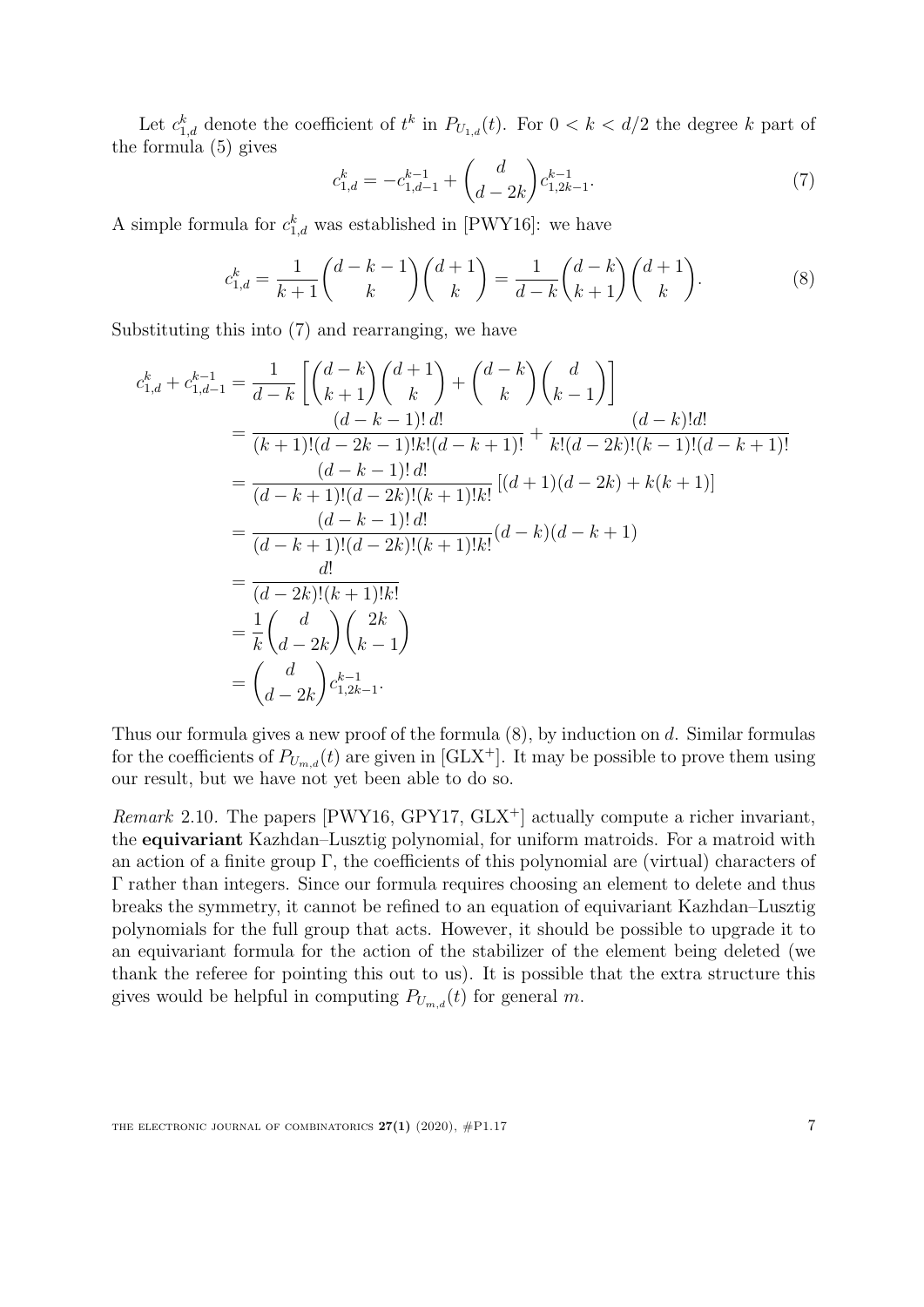## 2.5 Perverse elements and the KL basis

Let  $\mathcal{H} = \mathcal{H}(M)$  be the free  $\mathbb{Z}[t, t^{-1}]$ -module with basis indexed by  $L(M)$ . In other words, elements of  $H$  are formal sums

$$
\alpha = \sum_{F \in L(M)} \alpha_F \cdot F, \ \alpha_F \in \mathbb{Z}[t, t^{-1}].
$$

There is an important abelian subgroup  $\mathcal{H}_p \subset \mathcal{H}$ , defined as the set of all  $\alpha \in \mathcal{H}$  so that for every flat  $F \in L(M)$  we have  $\alpha_F \in \mathbb{Z}[t]$  and

<span id="page-7-0"></span>
$$
\sum_{G \geq F} t^{\operatorname{rk} F - \operatorname{rk} G} \alpha_G \in \operatorname{Pal}(0). \tag{9}
$$

Remark 2.11. We will not need this in what follows, but there is another way to describe elements satisfying the condition [\(9\)](#page-7-0). They are exactly the elements fixed by an involution  $\alpha \mapsto \overline{\alpha}$  of H, defined by

$$
\overline{\alpha} = \sum_{F} \overline{\alpha_{F}} \cdot \overline{F},
$$

where  $\overline{\alpha_F(t)} = \alpha_F(t^{-1})$  and

$$
\overline{F} = \sum_{G \leq F} t^{2(\text{rk } G - \text{rk } F)} \chi_{M_G^F}(t^2) \cdot G.
$$

Here  $\chi_M(t)$  denotes the characteristic polynomial of M.

For any flat  $F$ , define

$$
\zeta^F = \sum_G \zeta_G^F \cdot G = \sum_{G \leq F} t^{\text{rk } F - \text{rk } G} P_{M_G^F}(t^{-2}) \cdot G.
$$

Lemma 2.12.  $\zeta^F$  lies in  $\mathcal{H}_p$ .

*Proof.* Since  $\deg P_{M_G^F}(t^2) < \text{rk } F - \text{rk } G$  unless  $F = G$ , we get that

$$
\zeta^F \in F + \sum_{G < F} t\mathbb{Z}[t] \cdot G,
$$

so in particular  $\zeta_G^F \in \mathbb{Z}[t]$  for all G.

To see that [\(9\)](#page-7-0) holds, take any flat  $H \leq F$ . Then we have

$$
\sum_{G \ge H} t^{\text{rk } H - \text{rk } G} \zeta_G^F = t^{\text{rk } F - \text{rk } H} \sum_{H \le G \le F} (t^{-2})^{\text{rk } G - \text{rk } H} P_{M_G^F}(t^{-2})
$$
\n
$$
= t^{\text{rk } F - \text{rk } H} \sum_{G' \in L(M_H^F)} (t^{-2})^{\text{rk } G'} P_{M_{G'}^F}(t^{-2})
$$
\n
$$
= t^{\text{rk } F - \text{rk } H} Z_{M_H^F}(t^{-2}),
$$

which lies in  $t^{\text{rk }F-\text{rk }H} \cdot \textsf{Pal}(-2 \,\text{rk }M_H^F) = \textsf{Pal}(0).$ 

THE ELECTRONIC JOURNAL OF COMBINATORICS  $27(1)$  (2020),  $\#P1.17$  8

 $\Box$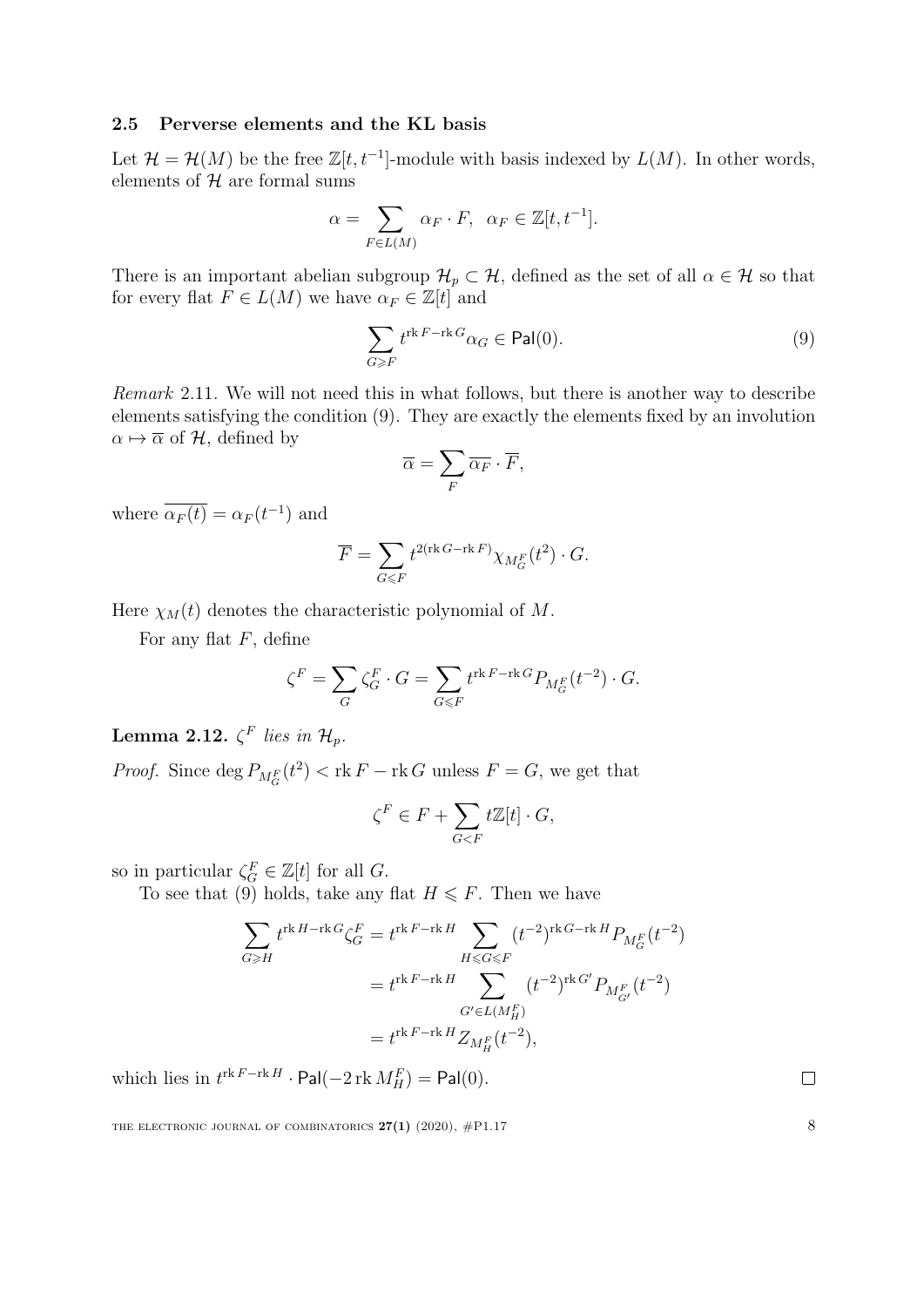<span id="page-8-1"></span>**Proposition 2.13.** The elements  $\zeta^F$ ,  $F \in L(M)$  form a Z-basis for  $\mathcal{H}_p$ . For any  $\beta \in \mathcal{H}_p$ , we have

<span id="page-8-0"></span>
$$
\beta = \sum_{F} \beta_F(0) \zeta^F. \tag{10}
$$

*Proof.* Since  $\zeta_F^F = 1$  and  $\zeta_G^F = 0$  unless  $G \leq F$ , the  $\zeta^F$  are linearly independent. To show that they span, it is enough to show the formula [\(10\)](#page-8-0). Take any  $\beta \in \mathcal{H}_p$ , and let

$$
\alpha = \beta - \sum_{F} \beta_{F}(0) \zeta^{F}.
$$

We show that  $\alpha_F = 0$  for all F, by induction on crk F. If we assume  $\alpha_G = 0$  for all  $G > F$ , then the condition [\(9\)](#page-7-0) says that  $\alpha_F \in \text{Pal}(0)$ . Together with the facts that  $\alpha_F \in \mathbb{Z}[t]$  and  $\alpha_F(0) = 0$ , we immediately get  $\alpha_F = 0$ .  $\Box$ 

# 2.6 Deletion and the KL basis

Let M be a simple matroid and suppose e is not a coloop of M, so that M and  $M \setminus e$ have the same rank. We have a surjective map  $L(M) \to L(M \times e)$  sending F to  $F \times e$ . For any flat  $F \in L(M)$ , define its **discrepancy** to be

$$
\delta(F) = \text{rk}_M(F) - \text{rk}_{M \setminus e}(F \setminus e).
$$

Define a homomorphism  $\Delta: \mathcal{H}(M) \to \mathcal{H}(M \setminus e)$  by letting

$$
\Delta(F) = t^{-\delta(F)}(F \setminus e)
$$

and extending  $\mathbb{Z}[t, t^{-1}]$ -linearly. Our main theorem will be a consequence of the following.

<span id="page-8-2"></span>**Proposition 2.14.** We have  $\Delta(\zeta^E) \in \mathcal{H}_p(M \setminus e)$ .

Proof. Let

$$
\beta = \sum_{G \in L(M \smallsetminus e)} \beta_G \cdot G = \Delta(\zeta^E).
$$

Since  $\zeta^E \in E + \sum_{F \neq E} t \mathbb{Z}[t] \cdot F$ ,  $\delta(F) \in \{0, 1\}$  for every F, and  $\delta(E) = 0$  because e is not a coloop, it follows that  $\beta_G \in \mathbb{Z}[t]$  for every  $G$ .

Now take a flat H of  $M \setminus e$ , and consider the sum

$$
\sum_{\substack{G\in L(M\smallsetminus e)\\ G\geqslant H}}t^{\operatorname{rk} H - \operatorname{rk} G}\beta_G=\sum_{\substack{F\in L(M)\\ F\smallsetminus e\geqslant H}}t^{\operatorname{rk} H - \operatorname{rk}(F\smallsetminus e)}t^{\delta(F)}\zeta_F^E=\sum_{\substack{F\in L(M)\\ F\smallsetminus e\geqslant H}}t^{\operatorname{rk} H - \operatorname{rk} F}\zeta_F^E.
$$

Applying the following lemma now shows that this sum is in Pal(0).

**Lemma 2.15.** For any flat  $H \in L(M \setminus e)$  and any  $F \in L(M)$  we have  $F \setminus e \geq H$  if and only if  $F \geq \bar{H}$ , where  $\bar{H}$  is the closure of H in M. Furthermore, we have

$$
\operatorname{rk}_M \bar{H} = \operatorname{rk}_{M \smallsetminus e} H.
$$

*Proof.* If  $F \ge \overline{H}$ , then  $F \setminus e \ge \overline{H} \setminus e = H$ . Conversely, if  $F \setminus e \ge H$ , then  $F \ge \overline{F \setminus e} \ge$  $\overline{H}$ .  $\Box$ 

THE ELECTRONIC JOURNAL OF COMBINATORICS  $27(1)$  (2020),  $\#P1.17$  9

 $\Box$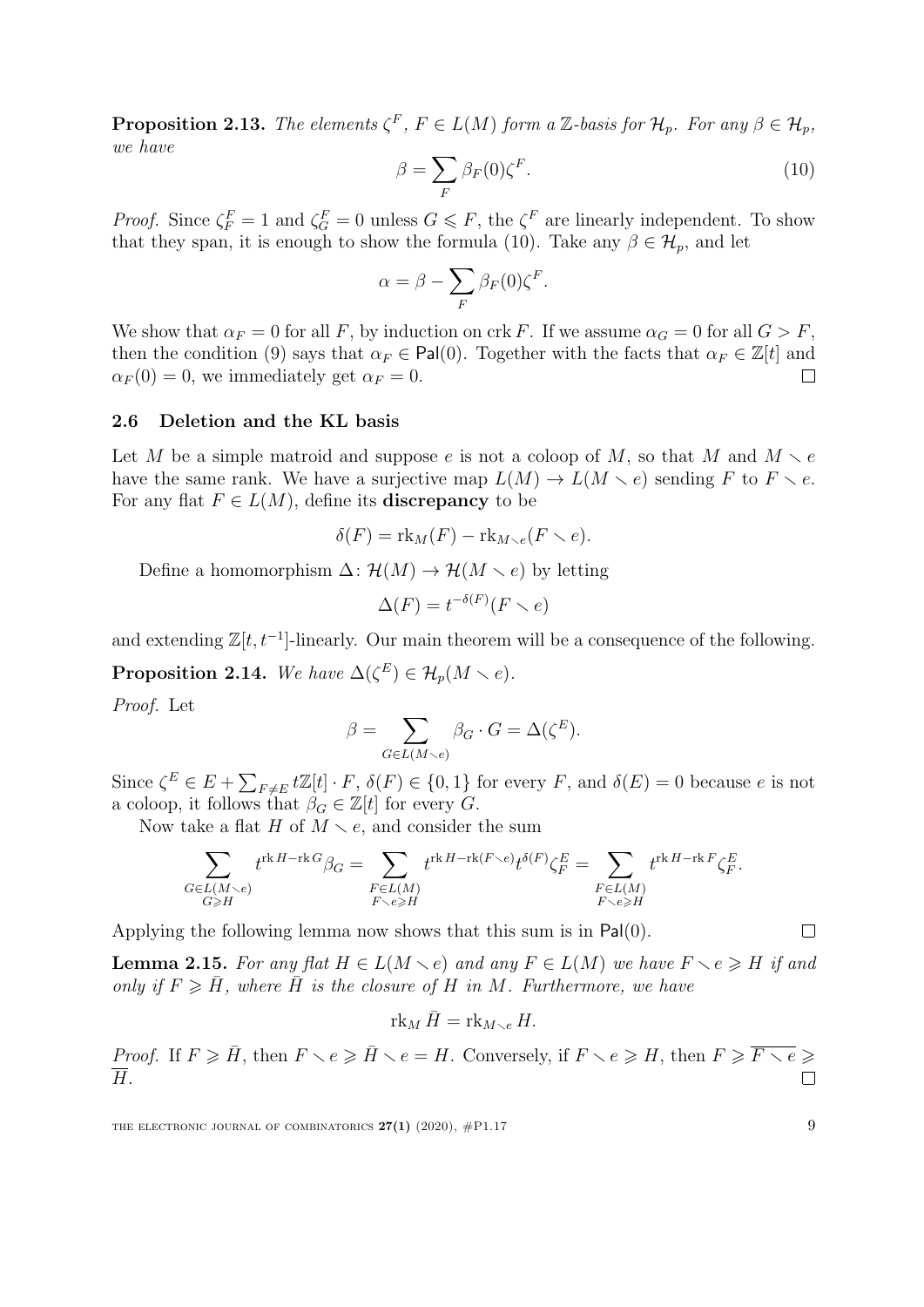# 2.7 Proof of Theorem [2.8,](#page-5-0) first part

Define  $\beta = \Delta(\zeta^E)$ . Then Propositions [2.13](#page-8-1) and [2.14](#page-8-2) imply that

<span id="page-9-0"></span>
$$
\beta = \sum_{F \in L(M \setminus e)} \beta_F(0) \zeta^F. \tag{11}
$$

We have  $\beta_{E\setminus e}(0) = \zeta_E^E(0) = 1$ . The only other way a summand of [\(11\)](#page-9-0) can be nonzero is if  $F = G \setminus e$  for some flat G of M where  $\delta(G) = 1$ , or in other words  $F \cup e$  is in the set S of Theorem [2.8.](#page-5-0) If that happens, we have

$$
\beta_F(0) = \text{coefficient of } t \text{ in } \zeta_{F \cup e}^E = \tau(M_{F \cup e}).
$$

In other words, we have

<span id="page-9-1"></span>
$$
\beta = \zeta^{E \searrow e} + \sum_{F \in S} \tau(M_{F \cup e}) \zeta^F. \tag{12}
$$

Now look at the coefficient of the empty flat in [\(12\)](#page-9-1). By definition of  $\beta = \Delta(\zeta^E)$ , we have

$$
\beta_{\emptyset} = \zeta_{\emptyset}^{E} + t^{-1} \zeta_{e}^{E}
$$
  
=  $t^{\text{rk }E} P_M(t^{-2}) + t^{-1} t^{\text{rk}(E \setminus e) - \text{rk }e} P_{M_e}(t^{-2})$   
=  $t^{\text{rk }M} (P_M(t^{-2}) + t^{-2} P_{M_e}(t^{-2})).$ 

On the other hand, we have

$$
\beta_{\emptyset} = \zeta_{\emptyset}^{E \backsim e} + \sum_{F \in S} \tau(M_{F \cup e}) \zeta_{\emptyset}^{F}
$$
\n
$$
= t^{\operatorname{rk}(E \backslash e)} P_{M \backslash e}(t^{-2}) + \sum_{F \in S} \tau(M_{F \cup e}) t^{\operatorname{rk} F} P_{M^F}(t^{-2})
$$
\n
$$
= t^{\operatorname{rk} M} \left( P_{M \backslash e}(t^{-2}) + \sum_{F \in S} t^{-\operatorname{crk} F} \tau(M_{F \cup e}) P_{M^F}(t^{-2}) \right).
$$

The first part of Theorem [2.8](#page-5-0) follows.

## 2.8 Proof of Theorem [2.8,](#page-5-0) second part

To prove that the second equation of Theorem [2.8](#page-5-0) holds, it will be useful to consider the  $\mathbb{Z}[t, t^{-1}]$ -module map  $\Phi_M : \mathcal{H}(M) \to \mathbb{Z}[t, t^{-1}]$  given by

$$
\Phi_M(\alpha) = \sum_{F \in L(M)} t^{-\operatorname{rk} F} \alpha_F.
$$

Then we have

$$
\Phi_{M\smallsetminus e}\circ\Delta=\Phi_M,
$$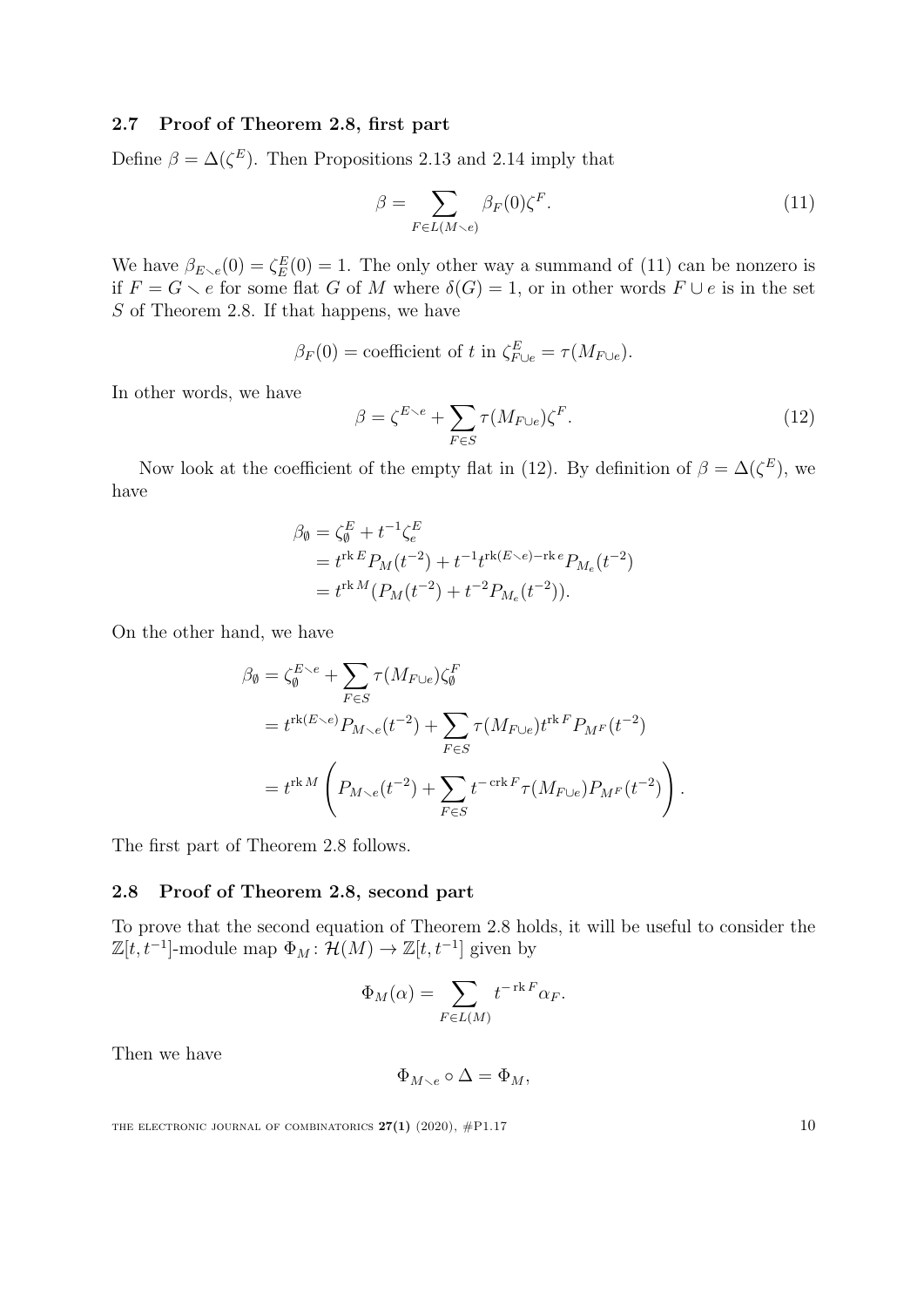which can be easily checked on the basis elements  $F \in L(M)$ .

Furthermore, for any flat  $F \in L(M)$ , we have

$$
\Phi_M(\zeta^F) = \sum_{G \leq F} t^{\text{rk } F - 2\text{rk } G} P_{M_G^F}(t^{-2})
$$

$$
= t^{\text{rk } F} Z_{M^F}(t^{-2}).
$$

Now apply this to  $\beta = \Delta(\zeta^E)$ . We get

$$
\Phi_{M \setminus e}(\beta) = \Phi_M(\zeta^E) = t^{\text{rk }M} Z_M(t^{-2}).
$$

On the other hand, by [\(12\)](#page-9-1), we have

$$
\Phi_{M \setminus e}(\beta) = t^{\text{rk}(M \setminus e)} Z_{M \setminus e}(t^{-2}) + \sum_{F \in S} \tau(M_{F \cup e}) t^{\text{rk}(F)} Z_{M^F}(t^{-2}).
$$

Putting these two equalities together and dividing by  $t^{\text{rk }M} = t^{\text{rk}(M \setminus e)}$  gives the desired equation [\(6\)](#page-5-2) with  $t^{-2}$  in place of t.

# 3 Applications to graphic matroids

A graph  $G = (V, E)$  gives rise to a matroid  $M_G$  on the ground set E, whose independent sets are subsets of E containing no cycles. The rank of a set  $S \subset E$  of edges is

$$
|V|
$$
 – [connected components of the graph  $(V, S)|$ ,

and its closure is

 $\overline{S} = \{e = \{x, y\} \in E \mid x \text{ and } y \text{ are connected by a path in } S\}.$ 

A set F of edges is a flat if  $\overline{F} = F$ , or equivalently, if whenever all but one edge from a cycle of G lies in  $F$ , the remaining edge is in  $F$  as well.

For a graph G, we put  $P_G(t) = P_{M_G}(t)$  for the Kazhdan–Lusztig polynomial of the associated matroid, and likewise we define  $\tau(G) = \tau(M_G)$ . For example, the matroid of an n-cycle is  $M_{C_n} = U_{1,n-1}$ , so by [\(8\)](#page-6-1) its Kazhdan–Lusztig polynomial is

$$
P_{C_n}(t) = \sum_{i=0}^{\lfloor (n-1)/2 \rfloor} \frac{1}{i+1} {n-i-2 \choose i} {n \choose i} t^i.
$$

Not surprisingly, deletion and contraction for matroids corresponds to deleting and contracting edges: we have  $M_G \setminus e = M_{G \setminus e}$  and  $M_G/e = (M_G)_e = M_{G/e}$ . Note, however, that contracting e can result in parallel vectors in  $M_G/e$ , corresponding to the version of edge contraction in which multiple edges are allowed. Since parallel vectors do not affect the lattice of flats, it is convenient to identify any multiple edges resulting from a contraction; this corresponds to taking the simplification of the matroid  $M_G/e$ .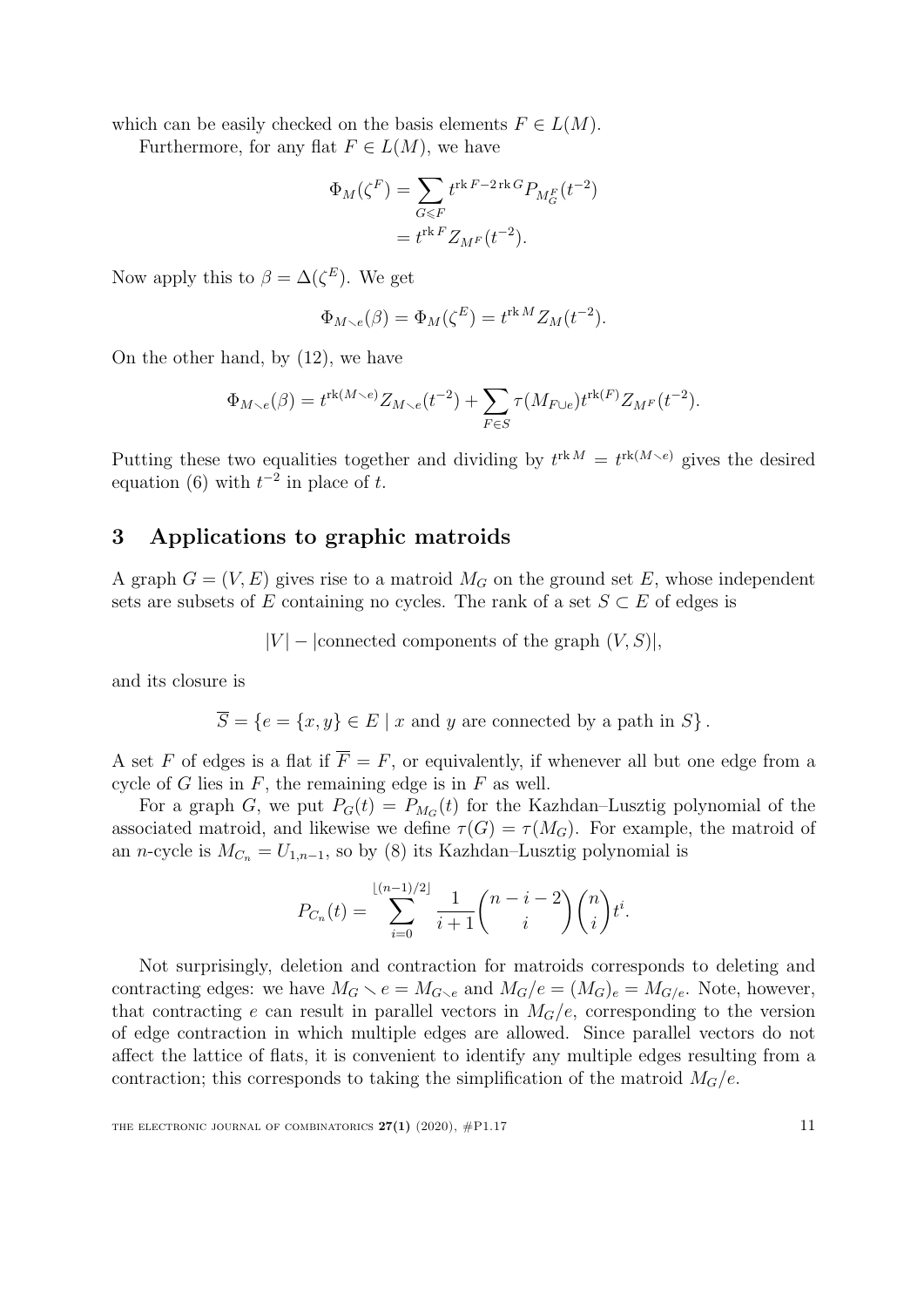#### 3.1 Parallel connection graphs

In this section we describe a class of graphs for which our deletion formula becomes particularly simple.

**Definition 3.1.** We say that a graph  $G$  is the **parallel connection** of subgraphs  $H_1$  and  $H_2$  if  $H_1 \cup H_2 = G$  and  $H_1 \cap H_2$  is a single edge e together with its vertices. If this holds, the edge  $e$  is called the **connection edge**.

Note that these properties imply that  $H_1$  and  $H_2$  are vertex-induced subgraphs of G.

<span id="page-11-0"></span>**Theorem 3.2.** Suppose that is G is the parallel connection of subgraphs  $H_1$  and  $H_2$  with connection edge e, and  $H_1 \setminus e$ ,  $H_2 \setminus e$  are both connected. Then

$$
P_G(t) = P_{G \setminus e}(t) - t P_{H_1/e}(t) P_{H_2/e}(t).
$$

Proof. Applying Theorem [2.8](#page-5-0) we get

$$
P_G(t) + t P_{G/e}(t) = P_{G \setminus e}(t) + \sum_{F \in S} \tau(G/(F \cup e)) P_F(t).
$$

The graph  $G/e$  is isomorphic to the union of  $H_1/e$  and  $H_2/e$  joined at a vertex, so it has the same matroid as the disjoint union of  $H_1/e$  and  $H_2/e$ , namely  $M_{H_1/e} \oplus M_{H_2/e}$ . So by Proposition [2.5](#page-4-2) we have  $P_{G/e}(t) = P_{H_1/e}(t)P_{H_2/e}(t)$ .

Thus our result will follow if we can show that  $\tau(G/(F \cup e)) = 0$  whenever  $F \in S$ . Let  $E_i$  be the set of edges of  $H_i$ , and set  $F_i = F \cap E_i$  for  $i = 1, 2$ . Then  $G/(F \cup e)$  is isomorphic to the union of  $H_1/(F_1 \cup e)$  and  $H_2/(F_2 \cup e)$  at a vertex, so unless  $F_1 \cup e$  or  $F_2 \cup e$  is the entire edge set of  $H_1$ ,  $H_2$  respectively, Lemma [2.7](#page-5-3) implies that  $\tau(G/(F \cup e)) = 0$ . But if  $F_i = E_i \setminus e$ , then the endpoints of e are already connected by edges in F, so F is not a flat.  $\Box$ 

Remark 3.3. If G is the parallel connection of  $H_1$  and  $H_2$  with connection edge e, the matroid  $M_G$  is a **parallel connection matroid**  $Par(M_{H_1}, M_{H_2})$ , as defined in [\[Bry71\]](#page-15-1), for instance. The properties used in the proof of Theorem [3.2](#page-11-0) still hold in this more general context. For instance,  $\text{Par}(M_1, M_2)/e = (M_1/e) \oplus (M_2/e)$  and  $\text{Par}(M_1, M_2)/d =$  $Par(M_1/d, M_2)$  if  $d \in E(M_1) \setminus e$ . So the same proof gives the more general formula

$$
P_M(t) = P_{M \setminus e}(t) - t P_{M_1/e}(t) P_{M_2/e}(t)
$$

whenever  $M = \text{Par}(M_1, M_2)$  is a parallel connection matroid with connection element e and  $M_1 \setminus e$ ,  $M_2 \setminus e$  are connected.

**Example 3.4.** Consider a **double-cycle** graph  $C_{m,n}$  obtained as the parallel connection of an m-cycle and an n-cycle.

If e is the connection edge, then  $C_{m,n} \setminus e \cong C_{m+n-1}$ . So Theorem [3.2](#page-11-0) gives

$$
P_{C_{m,n}}(t) = P_{C_{m+n-2}}(t) - t P_{C_{m-1}}(t) P_{C_{n-1}}(t),
$$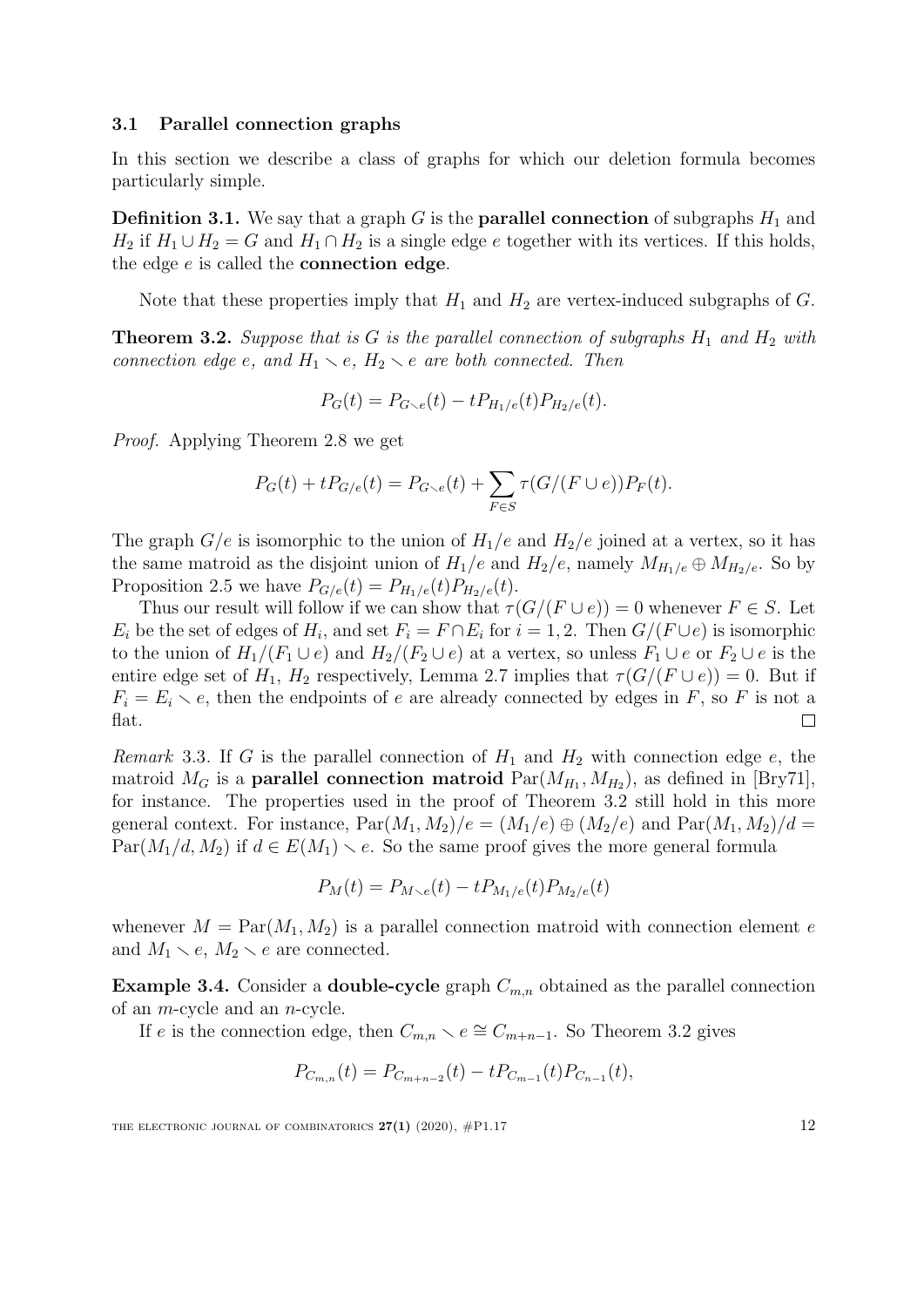

Figure 1: A double-cycle graph  $C_{6.5}$ .

and thus the coefficient of  $t^k$  in  $P_{C_{m,n}}(t)$  is

$$
\frac{1}{k+1} \binom{m+n-k-4}{k} \binom{m+n-2}{k}
$$
\n
$$
-\sum_{i+j=k-1} \frac{1}{(i+1)(j+1)} \binom{n-i-3}{i} \binom{n-1}{i} \binom{m-j-3}{j} \binom{m-1}{j}.
$$

## 3.2 Example: partial saw graphs

More generally, Theorem [3.2](#page-11-0) can be used to compute the Kazhdan–Lusztig polynomials of an iterated parallel connection of any number of cycles, or equivalently any planar graph obtained from a cycle by adding a set of non-crossing diagonals. We illustrate this for two families of examples. For  $n \geq 3$  and  $0 \leq r \leq n$ , define a **partial saw graph**  $S_{n,r}$  to be a graph obtained by forming an iterated parallel connection with  $r \leq n$  three-cycles at r different edges of an *n*-cycle. Alternatively, it is an  $(n+r)$ -cycle with r noncrossing chords added joining vertices at distance two. See Figure [2.](#page-12-0) Note that while this can describe several different non-isomorphic graphs, all such graphs have isomorphic matroids. We extend this to  $n = 2$  by letting a 2-cycle be a single edge (or a pair of parallel edges, which has the same lattice of flats), so  $S_{2,1} = C_3$  and  $S_{2,2}$  is the parallel connection of two 3-cycles.



<span id="page-12-0"></span>Figure 2: A partial saw graph  $S_{6,4}$ .

For  $r > 0$ , let us apply Theorem [3.2](#page-11-0) to  $S_{n,r}$ , which we consider as the parallel connection of  $S_{n,r-1}$  and  $C_3$ . Let e be the connection edge, so e is on the central n-cycle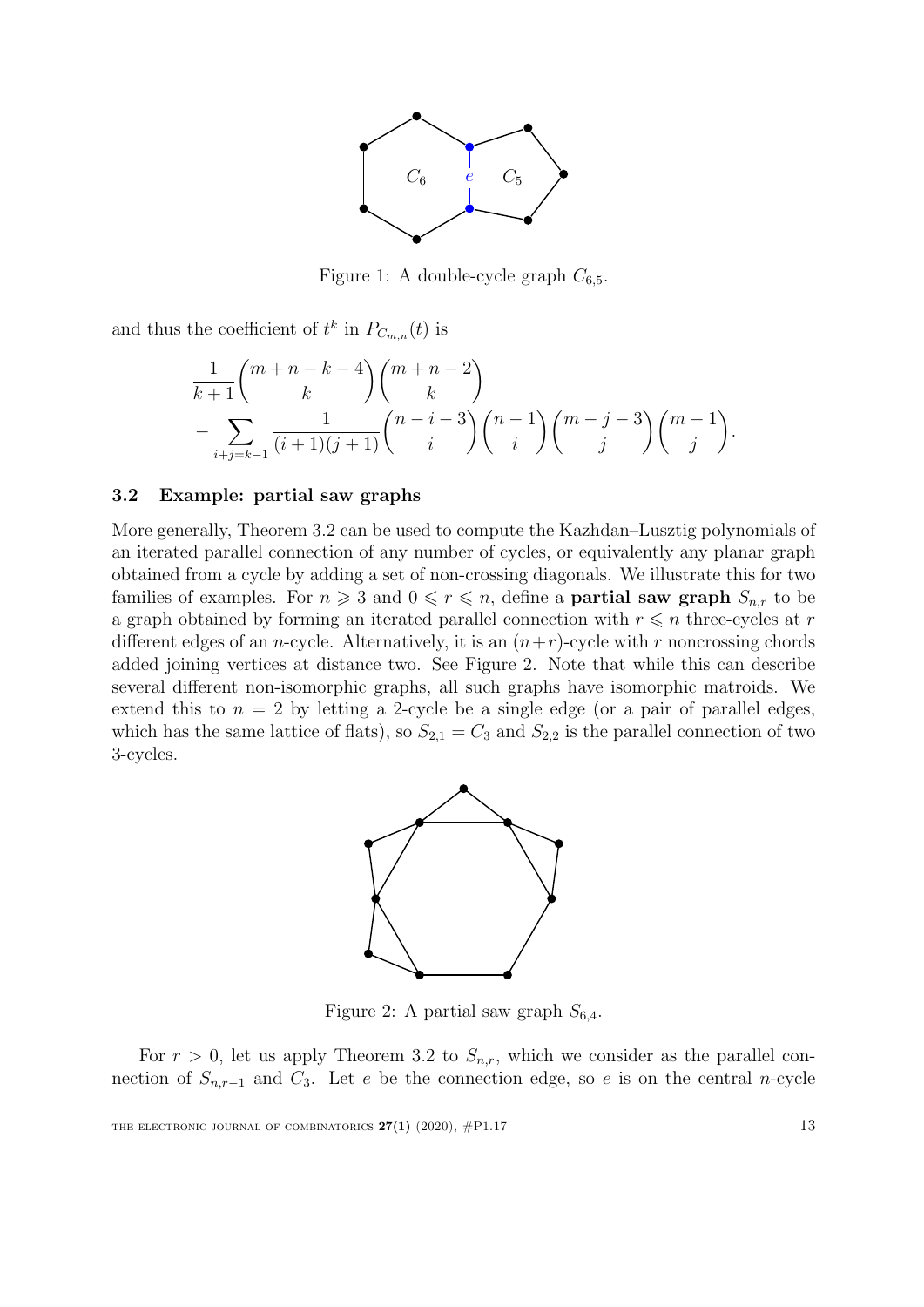and is not on any of the other 3-cycles. It is easy to see that  $S_{n,r} \setminus e \cong S_{n+1,r-1}$  and  $S_{n,r-1}/e \cong S_{n-1,r-1}$ , so our Theorem gives the following recursive formula:

$$
P_{S_{n,r}}(t) = P_{S_{n+1,r-1}}(t) - t P_{S_{n-1,r-1}}(t) P_{C_3/e}(t) = P_{S_{n+1,r-1}}(t) - t P_{S_{n-1,r-1}}(t),
$$

valid for  $n \geq 3$ ,  $r \geq 1$ . In order to make the formula hold for  $n = 1, 2$  we can define  $P_{S_{1,0}}(t) = P_{S_{1,1}}(t) = 0$ , and  $P_{S_{0,0}}(t) = t^{-1}$ .

We can solve this recursion starting with  $S_{n,0} = C_n$  to get the following general formula:

Theorem 3.5. We have

$$
P_{S_{n,r}}(t) = \sum_{k=0}^{r} (-t)^k {r \choose k} p_{n+r-2k}(t),
$$

where  $p_m(t) = P_{C_m}(t)$  for  $m \ge 2$  and  $p_1(t) = 0$ ,  $p_0(t) = t^{-1}$ .

For example, we have

$$
P_{S_{3,3}}(t) = P_{C_6}(t) - t\binom{3}{1}P_{C_4}(t) + t^2\binom{3}{2}P_{C_2}(t) - t^3 \cdot t^{-1}
$$
  
= 1 + 9t + 5t<sup>2</sup> - 3t(1 + 2t) + 3t<sup>2</sup> - t<sup>2</sup>  
= 1 + 6t + t<sup>2</sup>.

Thesequence of numbers  $\tau(S_{k,k})$  is the sequence of "Motzkin sums" ([\[OEI,](#page-16-8) sequence A00504]).

#### 3.3 Fan graphs

For our second application of Theorem [3.2,](#page-11-0) we give a simpler proof of a formula of Liu, Xie and Yang [\[LXY\]](#page-16-2) for the Kazhdan–Lusztig polynomials of fan graphs. For  $n \geq 1$ , the fan graph  $F_n$  is a graph with  $n + 1$  vertices  $\{0, 1, 2, \ldots, n\}$  and with edges  $(0, i)$  for  $1 \leq i \leq n$ and  $(i, i + 1)$  for  $1 \leq i \leq n - 1$ . Thus  $F_1$  is a single edge,  $F_2 \cong C_3$ , and  $F_3 \cong K_4 \setminus e$ .

<span id="page-13-1"></span>**Theorem 3.6** ([\[LXY\]](#page-16-2)). We have

<span id="page-13-0"></span>
$$
P_{F_n}(t) = \sum_{k=0}^{\lfloor \frac{n-1}{2} \rfloor} \frac{1}{k+1} {n-1 \choose k, k, n-2k-1}.
$$
 (13)

In order to apply Theorem [3.2](#page-11-0) to compute  $P_{F_n}(t)$ , we need to consider a larger class of graphs. Let  $F_{n,r}$  be  $F_n$  with edges  $(0, n-r), \ldots, (0, n-1)$  deleted. Thus  $F_{n,0} = F_n$ and  $F_{n,n-2} \cong C_{n+1}$ . For any  $0 \leq r \leq n-3$ , the graph  $F_{n,r}$  is the parallel connection of  $F_{n-r-1}$  and a copy of  $C_{r+3}$  with connection edge  $e = (0, n-r-1)$ . Furthermore,  $F_{n-r-1}/e \cong F_{n-r-2}$  and  $F_{n,r} \setminus e \cong F_{n,r+1}$ , so Theorem [3.2](#page-11-0) implies

$$
P_{F_{n,r+1}}(t) - P_{F_{n,r}}(t) = t P_{C_{r+2}}(t) P_{F_{n-r-2}}(t).
$$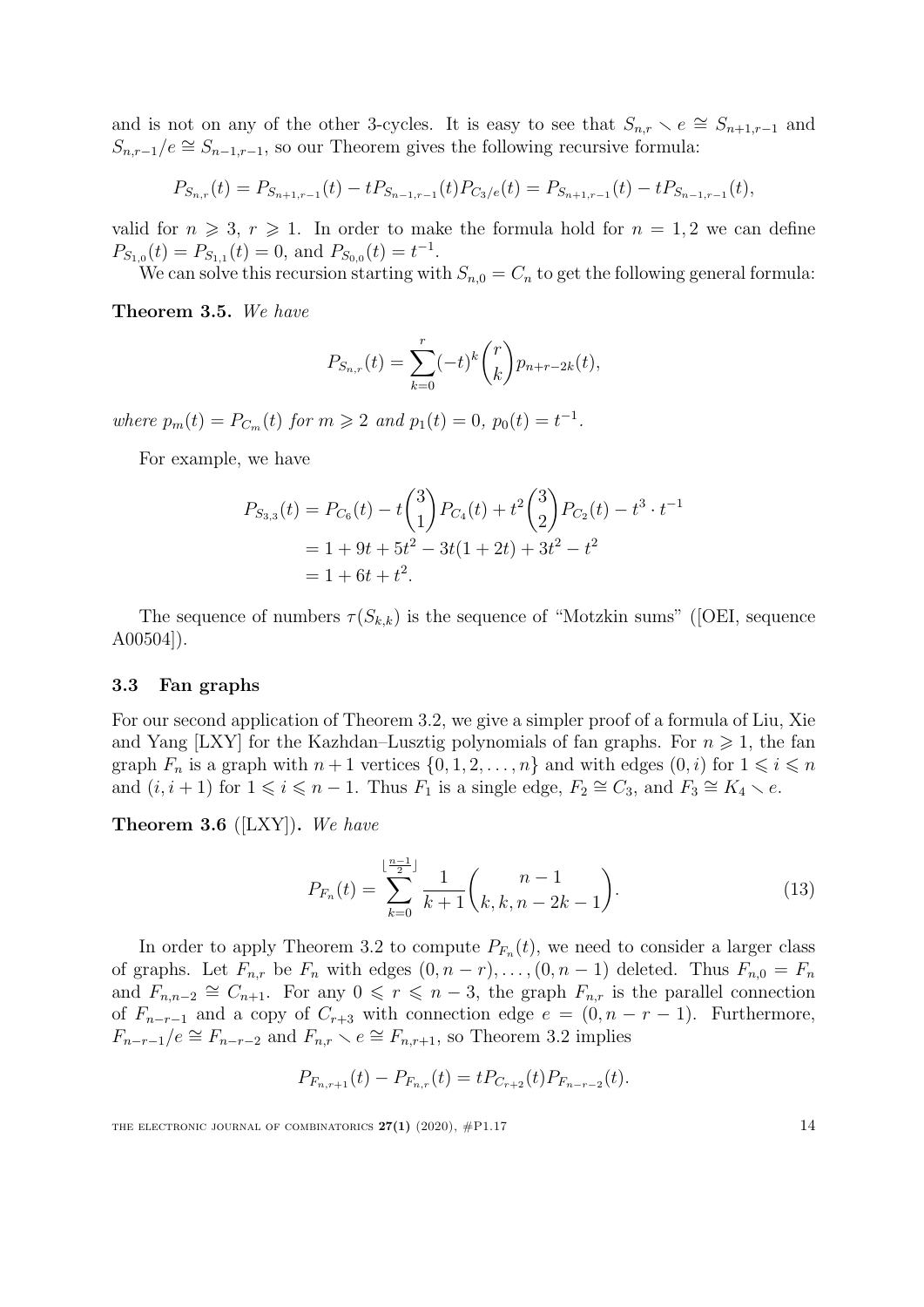Adding this equation for  $0 \le r \le n-3$ , and putting  $k = r + 2$ , we get

<span id="page-14-0"></span>
$$
P_{F_n}(t) = P_{C_{n+1}}(t) - t \sum_{k=2}^{r-1} P_{C_k}(t) P_{F_{n-k}}(t).
$$
\n(14)

To solve this recursion, consider the generating series

$$
\Phi_C(t, u) := \sum_{n \geq 1} P_{C_{n+1}}(t) u^n, \quad \Phi_F(t, u) := \sum_{n \geq 1} P_{F_n}(t) u^n.
$$

Then summing  $u^n$  times the equation [\(14\)](#page-14-0) gives

<span id="page-14-1"></span>
$$
\Phi_F(t, u) = \Phi_C(t, u) - tu \Phi_C(t, u)\Phi_F(t, u), \qquad (15)
$$

so the series  $\Phi_F$  and  $\Phi_C$  determine each other.

In [\[LXY\]](#page-16-2) it is explained that the formula [\(13\)](#page-13-0) is equivalent to

$$
\Phi_F(t, u) = \frac{2u}{1 - u + \sqrt{(1 - u)^2 - 4tu^2}}
$$
  
= 
$$
\frac{1}{2tu} \left[ 1 - u - \sqrt{(1 - u)^2 - 4tu^2} \right].
$$

(Note that this formula differs from the one in [\[LXY\]](#page-16-2) because our sum for  $\Phi_F(t, u)$  starts at  $n = 1$  instead of  $n = 0$ .)

Plugging this into [\(15\)](#page-14-1), we have

$$
\Phi_C(t, u) = \frac{\Phi_F(t, u)}{1 - tu\Phi_F(t, u)}
$$
\n
$$
= \frac{\frac{1}{2tu} \left[ 1 - u - \sqrt{(1 - u)^2 - 4tu^2} \right]}{1 - tu\frac{1}{2tu} \left[ 1 - u - \sqrt{(1 - u)^2 - 4tu^2} \right]}
$$
\n
$$
= \frac{1}{tu} \cdot \frac{1 - u - \sqrt{(1 - u)^2 - 4tu^2}}{1 + u + \sqrt{(1 - u)^2 - 4tu^2}}
$$
\n
$$
= \frac{1}{tu} \cdot \frac{1 - u^2 - 2\sqrt{(1 - u)^2 - 4tu^2} + (1 - u)^2 - 4tu^2}{(1 + u)^2 - (1 - u)^2 + 4tu^2}
$$
\n
$$
= \frac{1 - u - 2tu^2 - \sqrt{(1 - u)^2 - 4tu^2}}{2tu^2(1 + tu)}.
$$

This agrees with the formula for  $\Phi_C(t, u)$  given in [\[PWY16\]](#page-16-5), where it is also shown that this formula is equivalent to the formula [\(8\)](#page-6-1) for the coefficients of  $P_{C_{n+1}}(t)$ . Thus we obtain a self-contained proof of Theorem [3.6](#page-13-1) using Theorems [2.8](#page-5-0) and [3.2.](#page-11-0)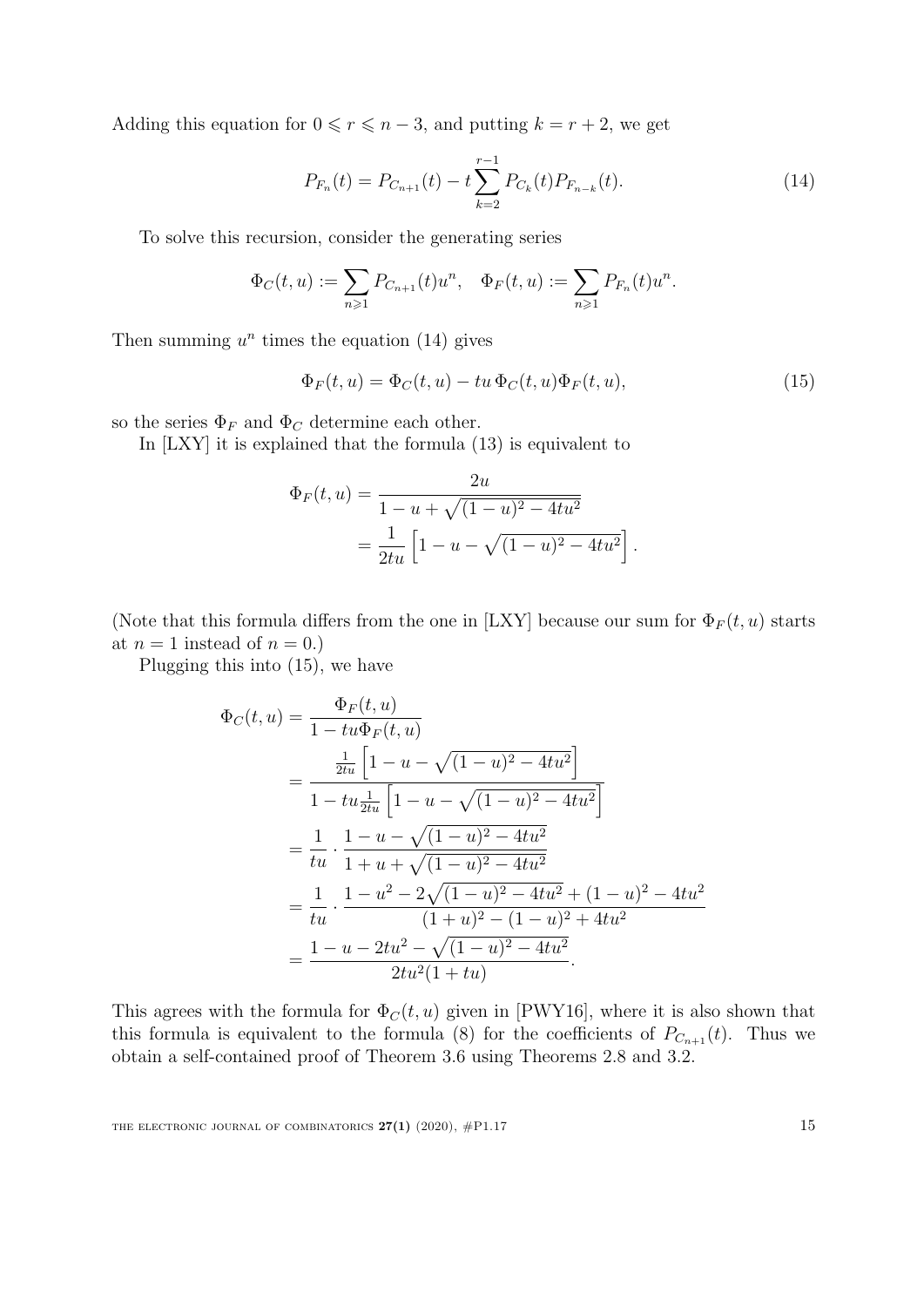*Remark* 3.7. It is easy to see that the coefficient of t in the Kazhdan–Lusztig polynomial of an *n*-cycle with k non-crossing edges is  $\binom{n}{k}$  ${k \choose k} - n - k$ , so in particular it is independent of the edges chosen (if the diagonals are allowed to cross, however, this is no longer true). However, Theorem [3.6](#page-13-1) gives  $P_{F_5}(t) = 1 + 6t + 2t^2$ , and we have already seen that  $P_{S_{3,3}}(t) = 1 + 6t + t^2$ . These are both triangulations of 6-cycles, so this shows that the quadratic coefficient is sensitive to the arrangement of diagonals.

# 3.4 A thagomizer lemma

We finish with one more simple application of Theorem [2.8.](#page-5-0) Each of our applications has relied on some simplification of the potentially complicated sum on the right side of [\(5\)](#page-5-1). The application to uniform matroids  $U_{1,d}$  used two facts: (1) flats of a given rank are easy to count and (2) for each proper flat F the localization  $M^F$  is Boolean, so  $P_{M^F}(t) = 1$ . On the other hand, in Theorem [3.2](#page-11-0) all the numbers  $\tau(M_{F \cup e}) = 0$ , so all terms in the sum vanish.

Now, we give a situation in which the formula is simple because the set  $S$  that is summed over is very small. Let  $e$  be an edge of a graph  $G$ , and suppose that  $G$  contains a triangle with edges  $e, e', e''$ . A flat in  $L(M_G)$  cannot contain exactly two of these edges of the triangle, and so a flat  $F$  that is in  $S$  cannot contain any edge of the triangle.

We apply this observation to the thagomizer graph  $T_n$  considered in [\[Ged17\]](#page-15-2). This is a graph obtained from a complete bipartite graph  $K_{2,n}$  by adding a single edge e joining the two vertices in the first part. Every edge of  $T_n$  is part of a triangle containing  $e$ , and so by the previous paragraph, if we apply our deletion formula to the edge e, the set S contains only the empty flat  $\emptyset$ . Furthermore, the summand corresponding to this flat vanishes, because  $G/e$  is a tree and so  $\tau(G/e) = 0$ . Thus we obtain the following result.

**Lemma 3.8** ([\[GPY17,](#page-16-7) Theorem 5.8]).  $P_{T_n}(t) = P_{K_{2,n}}(t) - t$ .

## Acknowledgements

The authors thank Jacob Matherne and Nicholas Proudfoot for helpful suggestions on a draft of this paper, and the anonymous referee for numerous corrections and improvements.

# References

- <span id="page-15-1"></span>[Bry71] Thomas H. Brylawski, A combinatorial model for series-parallel networks, Trans. Amer. Math. Soc. 154 (1971), 1–22.
- <span id="page-15-0"></span>[EPW16] Ben Elias, Nicholas Proudfoot, and Max Wakefield, The Kazhdan-Lusztig polynomial of a matroid, Adv. Math. 299 (2016), 36–70.
- <span id="page-15-2"></span>[Ged17] Katie R. Gedeon, Kazhdan-Lusztig polynomials of thagomizer matroids, Electron. J. Combin. 24 (2017), no. 3, Paper 3.12, 10.